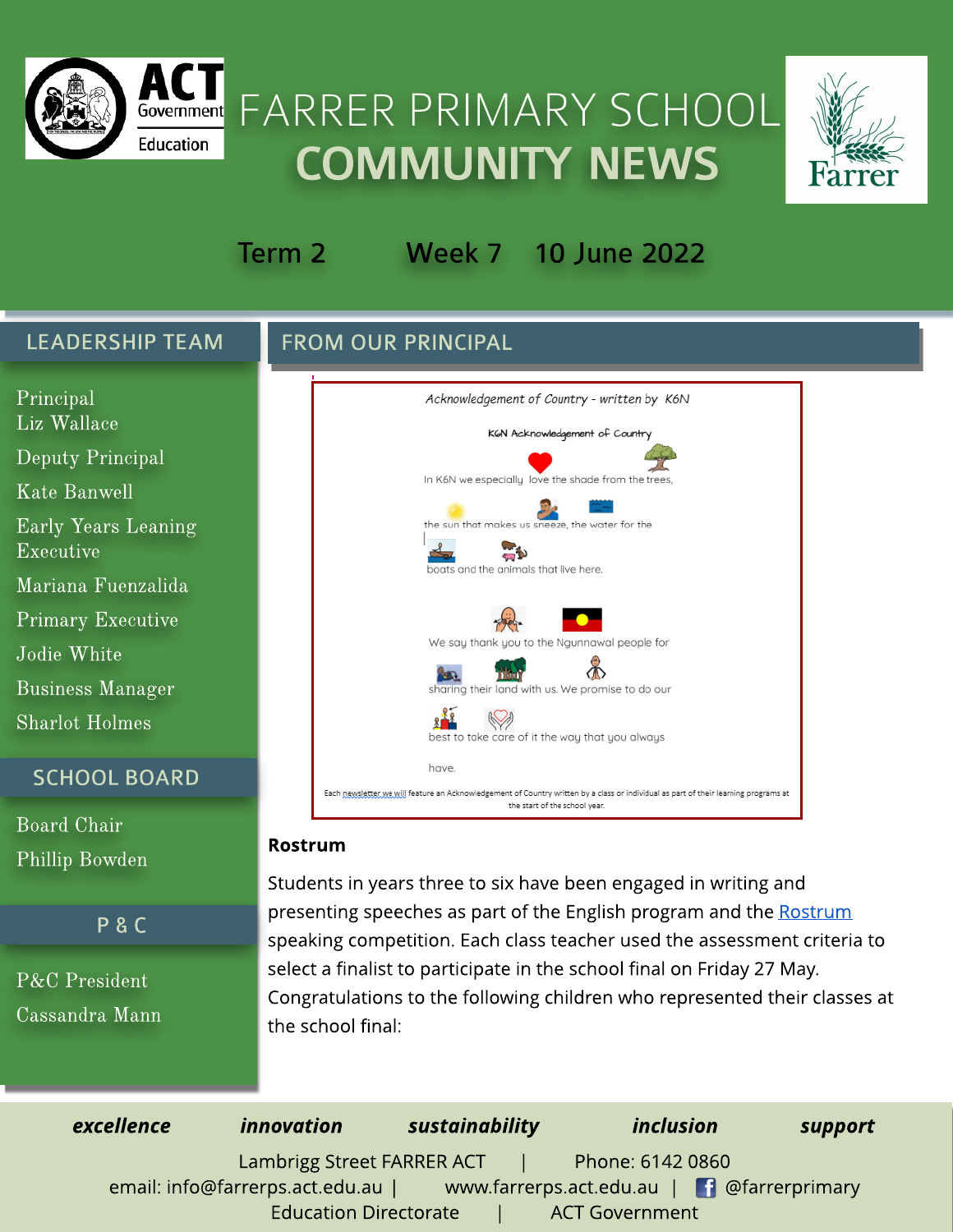# FROM OUR PRINCIPAL'S MESSAGE CONTINUED

3C Ellie Schmierer Being organised; 3K Caitlin Warnes My least favourite thing; 4BW Brooklyn Turnbull What next?; 4F Amy Peng My least favourite thing; 5M Jamie Konrad What next?; 5T Kyla Booth What next?; 6CG Caden Sweeney Drones; and 6CG Sarah Bowden My least favourite thing.

Congratulations to Sarah Bowden who won the school final and will go on to represent Farrer at the quarter final. Congratulations also to Jamie Konrad who was selected Farrer PS runner up for the quarter final.

#### Year six uniforms

Our year six students were delighted to receive their leadership uniform orders yesterday. The polos and hoodies look great! Thank you to Deb from our P&C for all her work in getting these organised.



#### Goodwin Village - thank you

Last week our school captains, Sarah and Tom, hosted a group of visitors from Goodwin Village. June, Merle and Georgia were taken on a tour of the school and joined us for assembly. At assembly June presented the school with a donation of \$4000 to be used for student support. The money was raised at the recent Goodwin Village fete. We thank June, Merle, Georgia and the residents of Goodwin Village very much for this generous donation.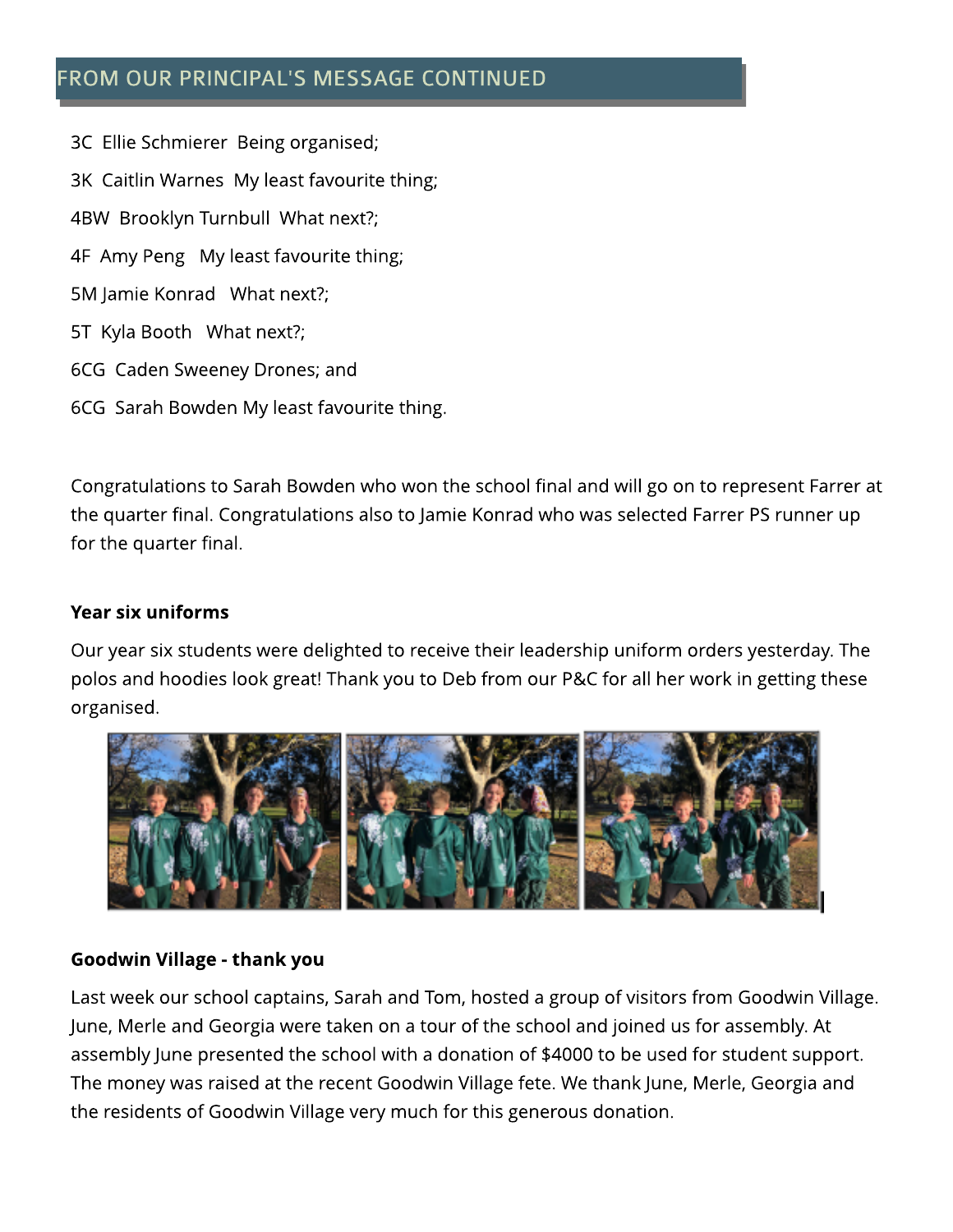## FROM OUR PRINCIPAL'S MESSAGE CONTINUED



#### **Staffing update**

Mr Brett Maron is on leave for the remainder of term two. During this time Mr Nathan McGrath will teach PE. We welcome Mr McGrath and hope he enjoys his time at Farrer.

#### Staff planning days / pupil free days - term 2, 2022

As detailed in the email sent to families on 5 May 2022, the ACT Government is supporting all ACT public schools to hold two staff planning days during term 2. These days will provide public school teachers with some extra space to complete student reporting and lesson planning.

Our team made the most of the first planning day last Friday, catching up on planning and marking, working through their own professional learning and working in teams to plan next steps.

Our school will hold the second staff planning day on Friday, 24 June 2022.

Where possible, we ask that students do not attend school on these days. Students who can't stay at home will be able to attend school and be supervised while undertaking general learning activities.

Please confirm via email to *info@farrerps.act.edu.au* if your child will be attending school on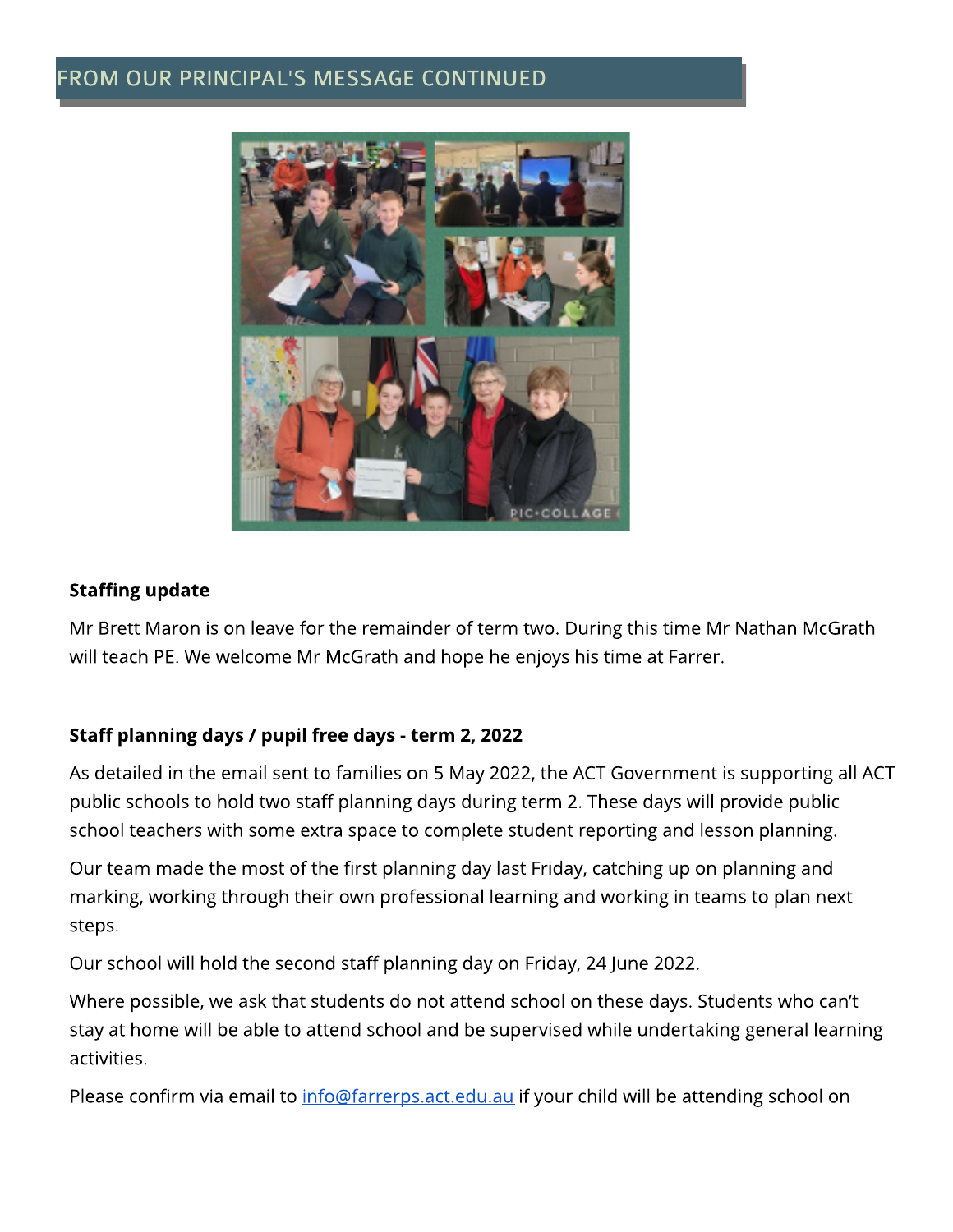#### Semester One student reports

With the middle of the school year fast approaching our teachers will soon be preparing student reports for semester 1. This semester we will be providing students with an overall A-Egrade, and an assessment of achievement standard statements on a 5-point scale.

While semester 1 reports won't include detailed teacher comments, parents are encouraged to speak directly with their child's teacher(s) if they have any questions or concerns about their progress. Our teachers will also continue to communicate directly with you when there are any concerns about student learning or other classroom updates.

Later in this newsletter you will find information on booking a parent teacher interview to discuss semester one achievements.

Rapid Antigen Tests -a reminder that Rapid Antigen Tests (RATs) are available as needed. This means if your child has symptoms or if there is a spike in cases in a particular cohort. To request RATs please complete thisformby 2:00pm and tests will be sent home.

#### **Quality learning**

Congratulations to the following children who have shared quality learning with school leaders in the past few weeks.

Year 1 Harlo, Rafa, Charlie - using a number line for subtraction

Year 3 Ben & Hayley - Science

Year 6 Student Parliament Ministers - leadership of projects

As always please reach out to your child's teacher if you have any questions or concerns.

Regards

Liz Wallace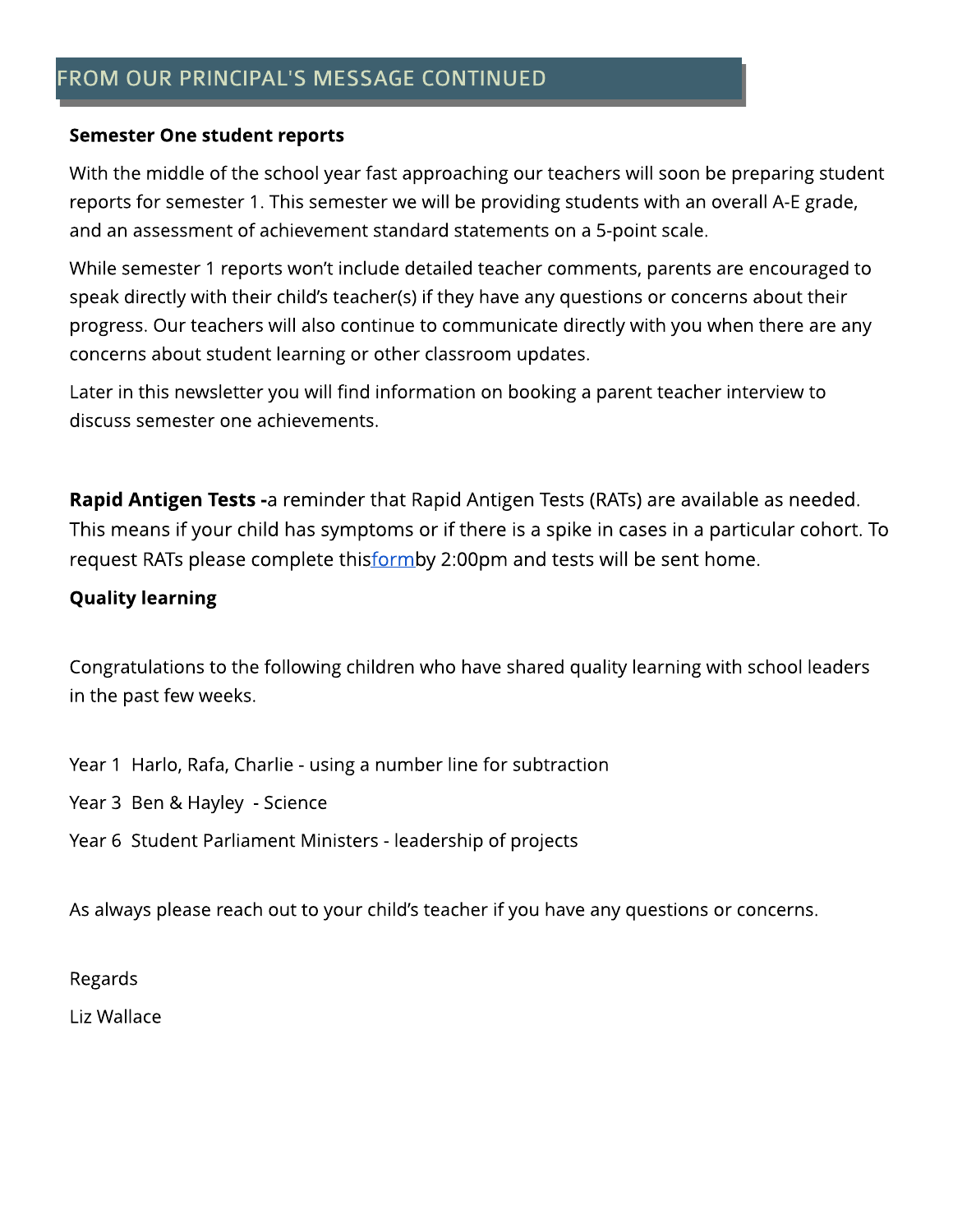# FROM OUR PRINCIPAL'S MESSAGE CONTINUED

#### **Semester One Teacher Interview**

#### Dear families

Semester One teacher interviews (Preschool to Year 6) will be held in Weeks 1 and 2 of Term 3 (18, 19, 20, 21, 26, and 27 July 2022). We would like to offer you the opportunity to meet with your child's teacher to discuss their progress and any questions you may have about their learning.

Interviews are 15 minutes. If you require more time with a teacher, please arrange a separate meeting by telephoning the school on 6142 0860.

Go to[www.schoolinterviews.com.au](http://www.schoolinterviews.com.au)



Enter your details

# Select the teachers you wish to see

# Select the appointment times that suit your family best

When you click FINISH your selected bookings will be emailed to you immediately. If you not receive your email, please check your junk-mail, or enter the event code again and check your email address spelling. Update your details if email address is incorrect.

DO NOT DELETE the email you receive. Keep it somewhere safe. You may need to refer back to it at a later date.

REMEMBER TO ADD YOUR APPOINTMENTS TO YOUR PERSONAL CALENDAR - reminders will not be sent home.

Bookings need to befinalisedby 17 July 2022 at 4pm.

If you need to view, cancel, change or print your bookings:

?Click on the link in the confirmation email you received after you made your booking(s)

. OR return to[www.schoolinterviews.com.aua](http://www.schoolinterviews.com.au)nd enter the code and the email address you used when making your bookings.

We look forward to seeing you at your child's interview.

Kind regards

Farrer Primary School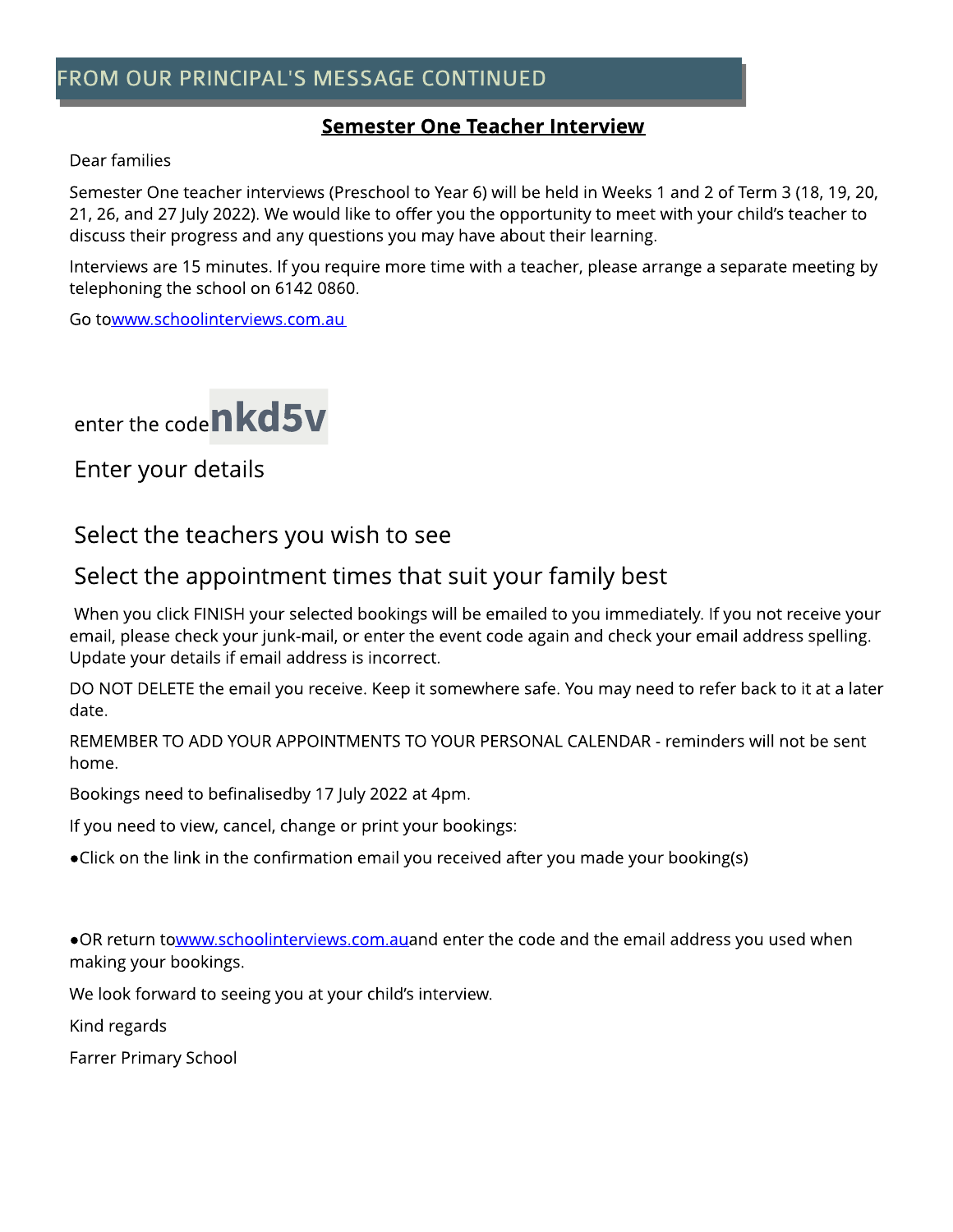#### PE & Sport Update - Week 7 Term 2

#### **Swimming**

Congratulations to Corbin Rasmussen who came second in the boys 8 years 50m freestyle at the ACT 12 & Under Swimming Championships held in week 2. A fantastic result!!

#### Cross Country

46 runners represented Farrer PS at the Tuggeranong Region Cross Country Carnival at Stromlo in week 5. We had some brilliant results from our talented running group including five placegetters. All up 10 Farrer students have qualified to represent Tuggeranong at the ACT Cross Country Championships in week 8 (see list below). Good luck to all those runners competing in the championships.

Qualifiers for ACT Cross Country Championships

- Isla Hale  $-1<sub>st</sub>$  in 8 years girls
- Noah Dodson-Shaw  $-1<sub>st</sub>$  in 10 years boys
- Sofala Ehinger-Hall  $2<sub>nd</sub>$  in 10 years girls
- Nazim Boukhmis  $-$  2<sub>nd</sub> in 8 years boys
- Audrey Heading  $-$  3 $_{rd}$  in 9 years girls
- Harry Jackson  $12B 4$ th in 12 years boys
- Corbin Rasmussen  $6<sub>th</sub>$  in 8 years boys
- Lawson Wrigley  $6<sub>th</sub>$  in 9 years boys
- Leila Evans 11G  $7<sub>th</sub>$  in 11 years girls
- Jake Hale  $9B 10$ th in 9 years boys

#### Farrer PS Cross Country - new date

The Farrer PS Cross Country Carnival has been rescheduled to Week 10 Term 3. (Our Athletics Carnival is in Week 4 so it will be a big term). Information and notes will come out at the start of term.